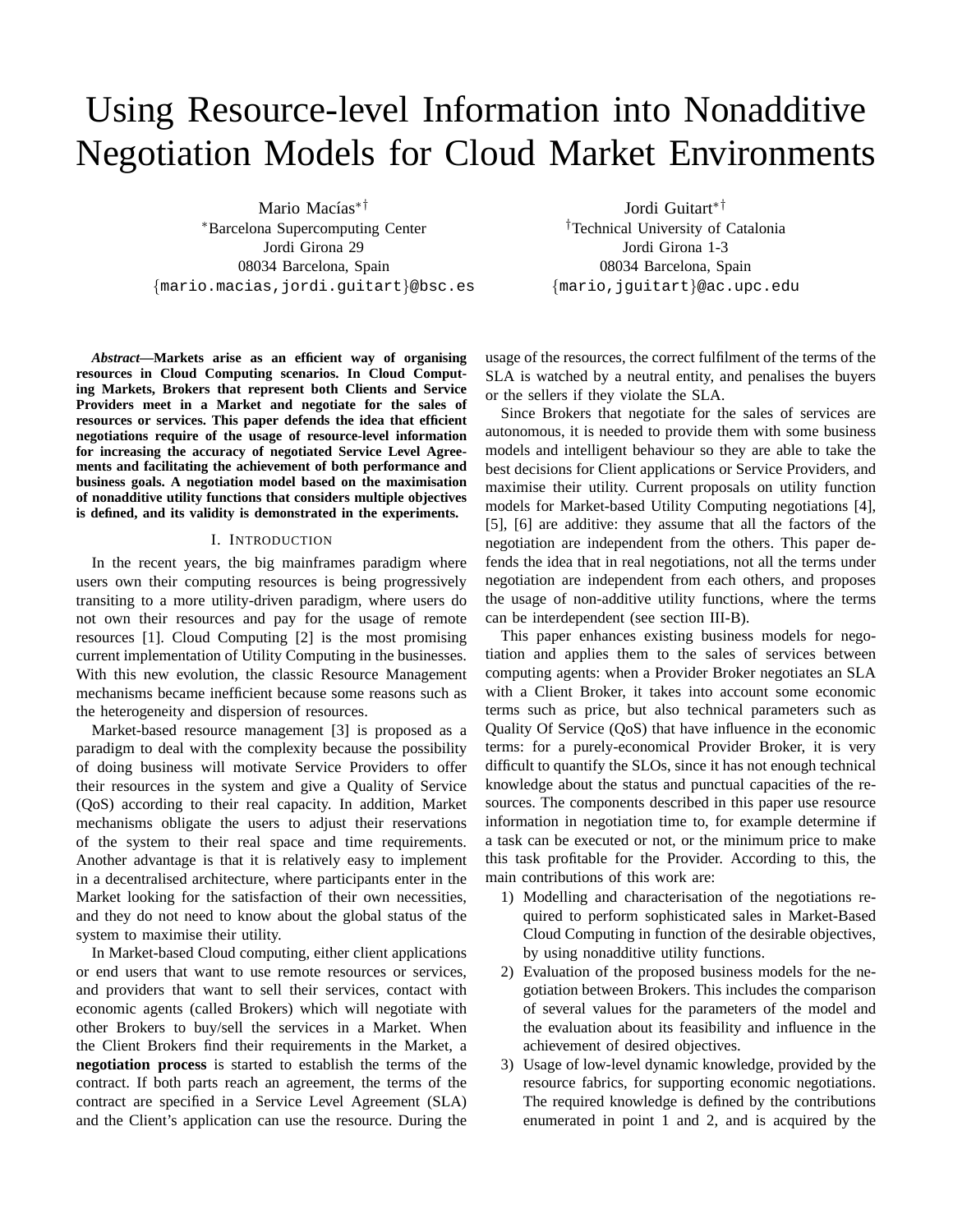resource fabrics monitor in real time.

The remainder of the paper is organised as follows: Section III describes the models used for the negotiation; Section IV describes the evaluation environment and the results of the simulation; finally, Section V shows the conclusions of this work and points to some future research lines.

# II. RELATED WORK

This paper is based in the work performed within the SORMA European project [7], concretely in the Economically Enhanced Resource Manager (EERM) [8], [9] component. EERM combines the purely economic knowledge (because is in direct contact with the economic layers of SORMA Marketplace) and the plain resources data (because it manages directly the resource fabrics) to help Brokers to perform better negotiations and enforce the resource management, not only having into account performance but also economic goals.

Raiffa [6] established and compiled the mathematical basis of the negotiation models. He classified the different negotiation models in base to the characteristics of the environment and the negotiated goods. It will be widely referenced in this paper, as in the most of the other works about negotiation.

Faratin et al. [5] applied and extended some existing models for service-oriented decision functions in bilateral negotiations between autonomous agents. It concentrates in many-parties, many-issues, single-encounter negotiations with an environment of limited resources. Since computing services are qualitative in nature rather than quantitative, Faratin extends this model by adding qualitative values and associates fuzzy sets to them in order to express better the quality in the negotiations.

Once the agents have determined the set of variables over which they will negotiate, the negotiation process between two agents consists of an alternate succession of offers and counteroffers of values for the  $x$ , until an offer or counteroffer is accepted or rejected by the other side or one of the parties terminates the negotiation. Faratin et al. demonstrated what this paper affirms: negotiation tactics must be responsive to changes in the environment.

The work in this paper tries to extend the model of Faratin by extending the information extracted from the resources and used in the negotiation, and by having into account other economic factors, such as reputation, risk management, etc. Another difference is that Faratin's work is limited to a particular scenario: Client and Provider Brokers meet in an isolated way to negotiate for a single type of resource. This paper extends this scenario to consider a Market place where the Brokers negotiate for a huge range of services.

Venugopal et al. [10] introduces a bilateral negotiation protocol similar to the exposed in this paper, based in the Alternate Offers mechanism. The main difference is that the offers/counteroffers cycle of this paper is predefined finite, and in the Alternate Offers it can continue indefinitely until one of the parts decides to stop the negotiation. This paper discarded this possibility mainly by efficiency questions.

### III. CHARACTERISATION OF THE NEGOTIATION

#### *A. Negotiation protocol*

Before the negotiation starts, the EERM of the Service Provider must register its offered services into the Market, by providing some semantic information that allows identifying what service is and its functionalities, and an extra meta-SLA with some data about the SLOs that the Service Provider is willing to negotiate.

When a Client Broker wants to acquire a service, it queries the Market by providing some semantic information, and gets a list of the Service Providers that match the requirements (every Provider has its own EERM) and the meta-data about the negotiable SLA terms. After that, it selects the suitable Providers, and creates a proposal of agreement for each one; using the meta-data it creates an uncompleted SLA with its requirements, and leaves other SLOs blank. When the EERM receives the SLA proposal, it evaluates if the proposed terms can be accepted. If the Client Broker received from the EERM an acceptance message or a counteroffer, it evaluates it and finishes the negotiation by rejecting the SLA or by sending a confirmation message to the EERM.

This work was performed within the SORMA project, which provides interfaces and protocols for the registration in the market and the negotiation of resources. However, our proposal does not rely on any particular interface specification, since the work is focused exclusively on the negotiation models and resource management. Although the model has been designed to work within a Market framework, it is applicable to the most of current commercial Cloud providers, even if they do not implement market support. It is only necessary to have some providers that want to sell their resources freely on the Internet. In this scenario, the client brokers only have to know the endpoint where the brokers of the providers are, to start a negotiation without any intervention of a market. The nonexistence of a market would decrease the economic efficiency of the system, because the competence, the discovery and the reputation mechanisms would be limited.

# *B. On the usage of non-additive utility functions*

First, we must define the analytic model for representing the negotiations that will be performed by the EERM. This model must take into account the negotiated SLOs and other terms, such as Client classification or reservation slots plus the sale price.

Usual negotiation models for Utility computing are based in the models proposed by Raiffa [6] and Faratin [5]. This model is pretty easy to manage and calculate the maximum and minimum utilities. However, it is an *additive model* which assumes that all the factors are independent from the others.

Let  $S$  be the SLA under negotiation, Equation 1 shows the general form of the *nonadditive utility function* U used in this paper from the Service Provider side.

$$
U(S) = \sum_{i=1}^{m} o_i u_i(S)
$$
 (1)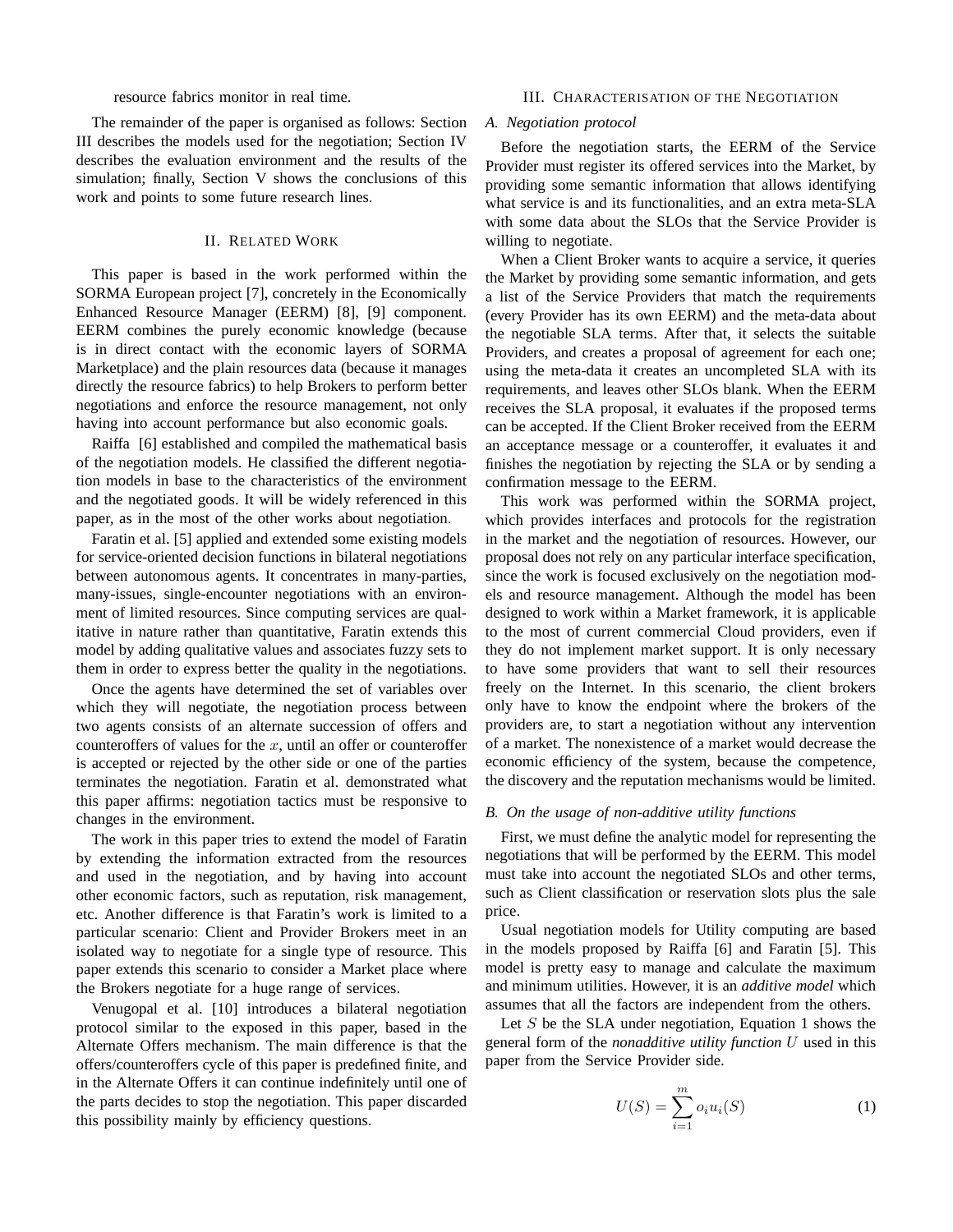Where  $m$  is the number of goals for the Provider, such as revenue maximisation, reputation, performance maximisation, high occupation of resources, or satisfaction of certain type of users.  $u_i$  is the sub-utility function that defines how much will be the objective i satisfied, and  $o_i$  is a number between 0 and 1 that defines the priority that the Provider assigns to the particular objective. It must be considered that  $\sum_{i=1}^{m} o_i = 1$ .

Although Equation 1 is similar to an additive function, actually it is not. Instead of calculating each of the subutility functions as a function of a single SLA term and finally add them up, Equation 1 calculates all the sub-utilities as a function of the whole SLA, because the different objectives are not independent from the others and, for example, revenue maximisation can affect negatively the Client satisfaction.

# *C. Negotiation terms and Utility functions*

In this section, we define the set  $O$  of objectives, the set  $S$ of SLA terms and the utility function  $U(S)$  that calculates how beneficial the proposed SLA is for the objectives of the Provider. Prior to this, some representative objectives for typical Service Providers must be chosen. In this paper, four objectives have been chosen:  $O \subseteq \{o_{rv}, o_{cc}, o_{ph}, o_{rp}\}.$ 

- $o_{rv}$  is the objective that defines the maximisation of the revenue. The most common motivation of most of the Providers that enter in the Market is to earn money by selling its resources. So the higher is the global revenue, the higher is  $u_{rv}$ .
- $o_{cc}$  is an objective used for Client classification [11]. This gives preference to the local users (or users from a near organisation) over the non-related users.
- $o_{ph}$  is the objective that gives preference to tasks or services to be executed in off-peak hours, to prevent the system overload during peak hours.
- $o_{rp}$  is the objective used for maximising the reputation of the Provider [12]. Reputation is an important issue, because if a Provider violates a SLA it not only must pay a penalty to the Client, but also will loss its reputation in the Market. In consequence, future Clients will be reticent to buy their resources.

Literature details revenue as the main objective in markets. The other objectives where chosen as examples of suitable goals in such a scenario according to the related work. However, each provider must decide his own relevant goals.

This paper demonstrates how the behaviour of the Provider can be modulated by changing the values of the components of  $O$  that multiply their associated sub-utility functions  $u_{rv}, u_{cc}, u_{ph}, u_{rr}$  in negotiation time, as can be shown in the utility function applied to the context of the chosen objectives (Equation 2).

$$
U(S) = o_{rv}u_{rv} + o_{cc}u_{cc} + o_{ph}u_{ph} + o_{rp}u_{rp}
$$
 (2)

The rest of this section describes and justifies the sub-utility functions chosen in this paper, calculated in base to the SLA  $S \subseteq \{M, C, CP, Rev, \Delta t\}$ , where  $M, C$  are the Memory and CPUs amount to acquire,  $0 \leq CP \leq 1$  is the indicator of Client Priority,  $\Delta t$  is the time slot where the resources are assigned and *Rev* is the revenue acquired by the sale. All the sub-utilities are normalised to the same range  $[-1, 1]$  because otherwise the influence of the weights  $O$  would be distorted by the differences between the ranges of the sub-utilities.

*1) Price maximisation:* Before describing  $u_{rv}$ ,  $u_{cc}$ ,  $u_{ph}$  and  $u_{rp}$ , it is advisable to describe an utility function that it is not used as a term of  $U(S)$ , but some of the other sub-utility functions depend on it: the price maximisation utility function.

When the Provider proposes a price, it must know the range of prices where the agreement is possible. The *reservation price of the seller*  $(RP<sub>s</sub>)$  is the minimum price that the seller can accept without losing money. The *reservation price of the buyer*  $(RP_b)$  is the maximum price it can pay and still being beneficial for its objectives. An agreement between buyer and seller is only possible when  $RP_s \leq Price \leq RP_b$ .

Equation 3 defines the utility for given revenue:

$$
u_p(S) = \frac{Price - RP_s}{RP_b - RP_s} \tag{3}
$$

That means that the utility of the price for the Provider is higher (∼ 1) when the revenue of the Provider tends to be  $RP<sub>b</sub>$ . However, this sub-utility function is not used directly as a term in  $U(S)$ , because in a competitive Market high prices will enforce Clients to look for cheaper Providers.

The main issue of implementing this formula is to know the reservation price of the buyer, which only can be speculated in function of the Market history.

*2) Total revenue maximisation:* For maximising the total revenue, it is needed to have into account the price of the sale, but also the status of the competitive Market. Having into account the *Law of Supply and Demand* [4], it is needed to define  $u_{rv}$  to propose different prices in function of the Market status, so they will tend to be higher in demand excess scenarios and lower in offer excess scenario.

To check the Market status, an **aggressiveness factor**  $a(t)$ has been defined: it is intended to limit the profit expectations of the provider. In scenarios where many clients ask for scarce resources, providers are in an opportunistic situation for asking prices that are near to the buyers' reservation price. In this case,  $a(t) \rightarrow 1$ . In the opposite scenario (offer excess) the providers must limit their economic pretensions, so  $a(t) \rightarrow 0$ .

Let  $t$  be the current time,  $H$  be the length of an historic time period,  $C_{tot}(t)$  be a constant function whose value is the number of CPUs of the Provider, and  $C_{used}(t)$  be a function that describes the number of busy CPUs in the Provider over time. Equation 4 is the *ideal aggressiveness factor*  $a'(t)$ .

$$
a'(t) = \frac{\int_{t-H}^{t} C_{used}(t) dt}{\int_{t-H}^{t} C_{tot}(t) dt}
$$
 (4)

Let  $0 \leq \delta \leq 1$  the *aggressiveness adjustment rate* which shows how quick the actual aggressiveness will tend to the ideal aggressiveness, Equation 5 shows how the aggressiveness  $a(t)$  is adjusted in function of the ideal aggressiveness and the previous actual aggressiveness: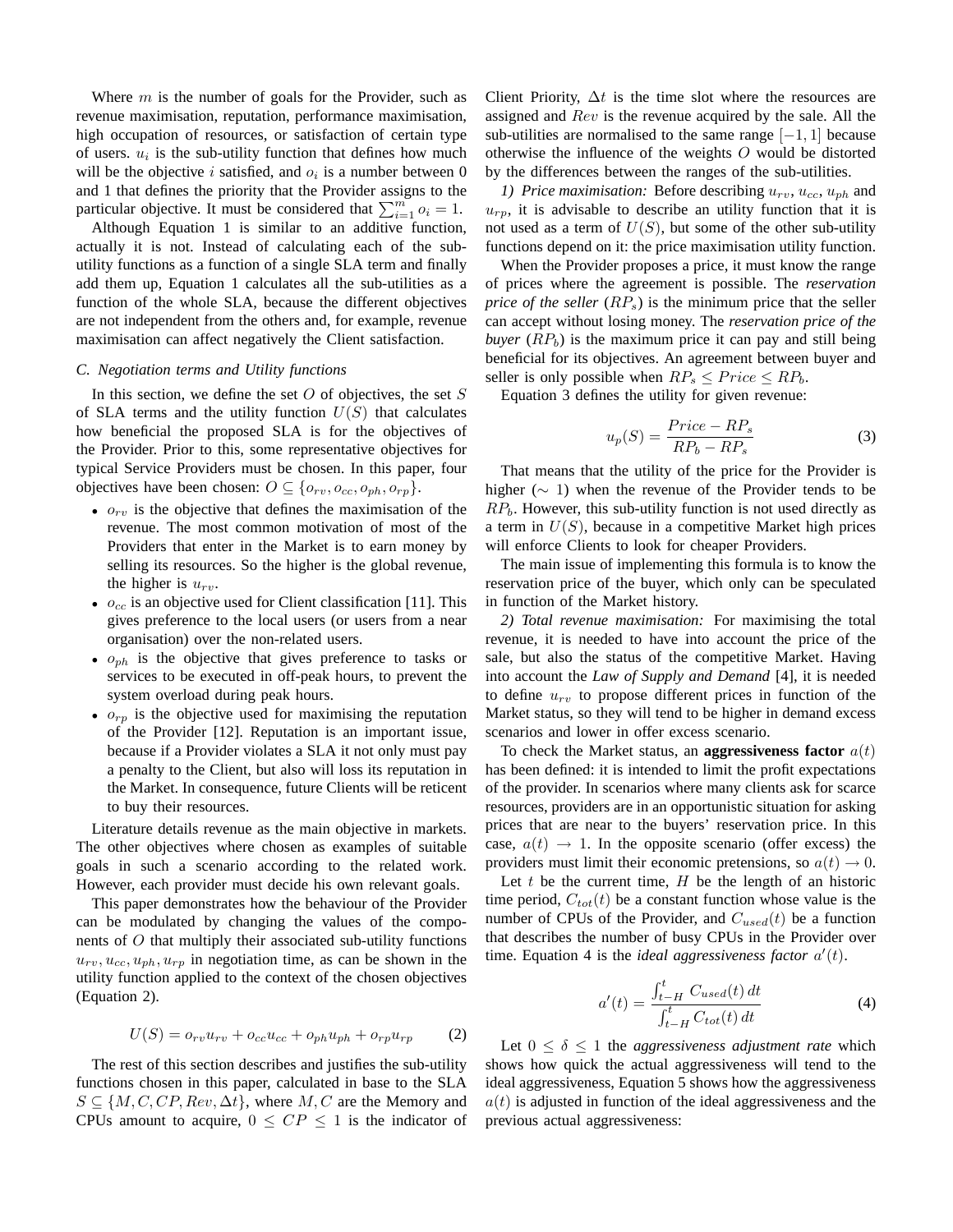

Figure 1. Firt attempts for defining  $u_{rv}(S)$ 

$$
a(t) = a'(t)\delta + a(t-1)(1-\delta)
$$
 (5)

Once  $a(t)$  are defined  $u_p(S)$ , there is enough data to define an  $u_{rv}(S)$  to achieve the next goals:

- In an offer excess scenario, where  $a(t)$  is low, Clients will choose Providers that offer lower prices  $(u_p(S) \to 0)$  for the same SLA. So  $u_{rv}(S) \to 1$  when  $u_p(S) \to 0$ .
- In a demand excess scenario, where  $a(t)$  is high, Clients will have to accept high prices  $(u_p(S) \rightarrow 1)$ , since they have very few alternatives. So it is convenient for the Provider to push up its prices for maximising its benefit.

First intuition says that the Law of Supply and Demand can be accomplished by adjusting linearly the prices in function of the demand, as shown in the maximum values (darkest colour) of Figure 1(a). The equation that describes this behaviour is  $u_{rv}(S) = \sin(\frac{\pi}{2}(u_p(S) + (1 - a(t))))$ . However, the experimentation results shown that, even if  $a(t)$  is relatively high, the Clients have chances to choose cheaper Providers, so maximising  $u_{rv}(S)$  would lead to have less revenue.

Alternatively, one can divide  $a(t)$  in order to decrease the utility when prices are too high in highdemand market scenarios. The new formula is  $u_{rv}(S)$  =  $\sin\left(\frac{\pi}{2}\left(u_p(S)+(1-a(t)/div)\right)\right)$ , where div denotes the slope of the crest of the function maximums, as can be seen in Figure 1(b). That function is effective in normal Market status, but not in those where the demand excess is extremely high ( $a(t) \approx 1$ ), because it does not take profit from the good position of the Provider in the negotiation.

First attempt (Figure 1(a)) is precise when  $a(t)$  is low, but not when  $a(t)$  is high. However, the results of second attempt (Figure 1(b)) are opposite to the first one. To try to combine both, instead of dividing  $a(t)$ , in the third attempt  $a(t)$  has been powered to *curv* (see Equation 6), that describes the intensity of the curve of the crest of Figure 2. In this way, the prices will be low in almost all the scenarios, excepting in the very excess of demand, when  $a(t) \rightarrow 1$  and the prices can be high. In addition,  $u_p(S)$  is multiplied by an attractor called  $G$  that will make utilities lower when combinations of  $(u_p(S), a(t))$  are far from the crest of the function. That will force even more providers to look for combinations  $(u_p(S), a(t))$  near to the maximum of the utility.

$$
u_{rv}(S) = \sin\left(\frac{\pi}{2} \left(G \cdot u_p(S) + (1 - a(t)^{cur})\right)\right) \tag{6}
$$



Figure 2. Colour map that represents the value of  $u_{rv}(S)$  in function of  $u_p(S)$  and  $a(t)$ 

Since the range of utilities in Equation 6 is  $[-1, 1]$ , the whole equation is divided by 2 and added 0.5 to normalize the range of utilities to  $[0:1]$ . The resulting formula is the Equation 7.

$$
u_{rv}(S) = 0.5 + \frac{\sin\left(\frac{\pi}{2}(G \cdot u_p(S) + (1 - a(t)^{cur}))\right)}{2} \tag{7}
$$

After several tests and experiments in competing market simulations, the combinations of values for  $G$  and  $cur$  constants that provide the best results are  $G = 2$  and  $cur = 15$ , which are used in the experiments performed in the paper.

The colour map in Figure 2 helps to understand better the function in Equation 7. The dark zones show these combinations of  $u_p(S)$  and  $a(t)$  that gives higher values for  $u_{rv}$ .

*3) Client classification:* Client classification is performed through price discrimination [11]. The parameter  $CP$  is the Client Priority, which tends to 1 when the Client is much related to the organisation of the Provider, and tends to 0 when there is absolutely no relation between the Client and the Provider. It is calculated as the Euclidean distance between Client and Provider in a multi-dimensional space.

Equation 8 is used to define the utility for Client classification. Given  $u_{rv}$  and  $CP$ , if the Client priority is high, the utility will be higher when  $u_{rr}$  is low (the Provider must not be expensive for related Clients). If the Client priority is low, the utility will be higher when  $u_{rv}$  is high.

$$
u_{cc}(S) = \begin{cases} CP + u_p(S) & \text{if } u_p < 1 - CP \\ 2 - CP - u_p(S) & \text{otherwise} \end{cases}
$$
 (8)

*4) Prioritisation of off-peak hours:* Let  $\Delta t = t_f - t_i$  be the interval of time where the task is executed,  $C_{tot}(t)$  be a constant function whose value is the number of CPUs of the Provider,  $C(t)$  be a constant function whose value the number of CPUs requested to the task under negotiation, and  $C_{used}(t)$ be a function that describes the number of busy CPUs in the Provider over time. Equation 9 is the utility function that is higher when more resources are free, and near 0 when the Provider resources are near its maximum occupation.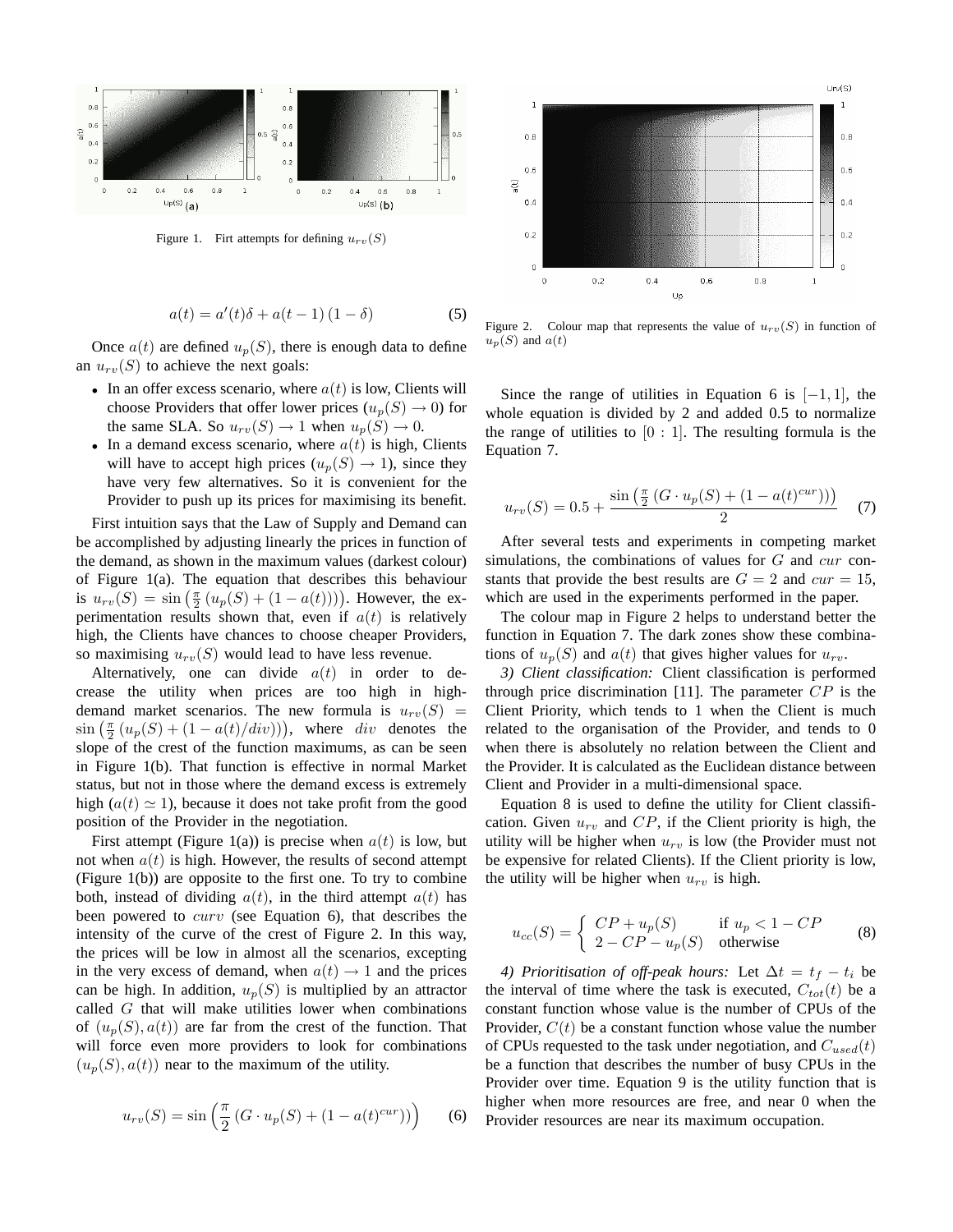$$
u_{ph}(S) = 1 - \frac{\int_{t_i}^{t_f} C_{used}(t) + C(t) dt}{\int_{t_i}^{t_f} C_{tot}(t) dt}
$$
(9)

In the experiments, both CPU and Memory are negotiated. But since CPU is the bottleneck, it is used as the resource for calculating the peak hours.

*5) Utility for reputation:* Let  $R_0$  be the reputation of the Provider in negotiation time,  $R_v$  be the future reputation of the Provider in case of SLA violation,  $R_f$  the future reputation in case of correct SLA fulfilment, and  $P$  the probability of violating an SLA (calculated from historical data); Equation 10 shows the utility of keeping the reputation of the Provider:

$$
u_{rp}(S) = \frac{P R_v + (1 - P)R_f}{R_0} - 1
$$
 (10)

 $R_v$  and  $R_f$  are calculated as described in [12].

## *D. Maximising the utility function*

When the Provider receives an offer, it must specify a price and a range of time (if the requested time is not fixed) to maximise the utility function.

Maximising nonlinear utility functions can be pretty complex, especially when multiple variables exist. Choquet Integrals [13] have been used for multi-criteria decision with nonadditive functions where some of their values are fuzzy. However, they do not help to maximise the function, but only to choose the best alternative from a set.

The framework used in this paper uses discrete values of time and price, and does not need fuzzy logic because the data used in the utility functions is well known by the Provider (excepting the Reservation Price of the Client, which is speculated). Then  $U(S)$ , which is theoretically continuum, is divided into a finite set of values in function of discretised price and time. Choosing the best price and time slot is choosing the pair of price and time whose  $U(S)$  is greater to the  $U(S)$  values for all the other pairs.

# *E. Why is the resource information needed?*

When calculating  $u_p(S)$  for price maximisation, it is important to know the status of the resources and how an incoming SLA can affect into this status, in order to quantify them economically and calculate the Reservation Price of the Seller.

 $u_p(S)$  and the  $a(t)$  have a decisive role when calculating the utility for maximising the global revenue  $u_{rv}(S)$ . Section III-C shown how  $a(t)$  is calculated as a function of the historical monitoring data from the resources. The same historical data is also used to calculate  $u_{ph}(S)$ , that gives more importance to the jobs which are located in off-peak hours.

The resource information is also really important when calculating  $u_{rp}(S)$ , because the probability P of breaking an incoming SLA is calculated in function to statistical monitoring data of past executions and the current monitoring status.

Even an utility function such as  $u_c c(S)$  used to perform Client Classification, has relation with the resource information, since it is calculated as a function of  $u_p(S)$ .

### IV. EVALUATION

#### *A. Simulation environment*

A simple Market has been simulated to test the validity of the negotiation model. Client Brokers that represent either a Web or Grid Client enters in the Market to ask for web workload or for plain resources. The workload for Grid has a random distribution and the workload for Web Services has distribution taken from a real Web application, with variable workload in function of the hour of the day [14].

Grid Clients send an SLA proposal where is specified the plain resources (CPU and Memory) to buy, the duration of the job, and a time interval where the job can be executed (bigger than the duration, to let the EERM schedule the best execution time). Web Service Clients send a required workload for a service, and a fixed time interval to use the services (there is no arbitrary schedule of the reservation, since Web users want the services for the same moment).

Both Client types also must specify what QoS class they want: Gold, Silver, or Bronze. Gold Clients will pay the triple than Bronze Clients, and Silver Clients the double than Bronze ones. The average failure rates for Gold, Silver, and Bronze services are, respectively, 0.5%, 1%, and 2%.

A Client looks for potential Providers in the Market and sends SLA Proposals to all of them. After that, the Providers accept/deny the proposals and return to it a time allocation and a price, based on the maximisation of their utility function. Finally, the Client chooses the Provider with a best price and time schedule for its interests and sends it a confirmation.

The Provider can violate the SLA due to an internal error, or because it receives a proposal from another Client that can not be allocated but is interesting to accept it and cancel the other (it is decided by the utility function having into account objectives such as Client classification or Revenue maximisation) [9], [8]. This violation will affect to the reputation of the Provider, which is taken into account by the Client in negotiation time: when choosing the best SLA, the price proposed by the Provider is divided by its reputation, so the Client will consider the price of a Provider with low reputation higher than the same price from a Provider with high reputation.

# *B. Checking statistically the effectiveness of the sub-utility functions*

In this test, repeated simulations are performed in a competitive Market with 100 Providers, whose different objective weights for  $U(S)$  are generated randomly to provide some statistically valuable data. Simulations are repeated with a number of Clients that vary from 50 (offer excess) to 1000 (demand excess). Each Provider is selling 20 CPUs and 6GB of RAM memory.

This section shows the results of the simulation in terms of the four objectives described in Section III-C. For each simulation, the next data is collected from the Provider side:

- *Revenue*: total revenue of the Provider.
- *AvgPrice*: average price of Resource/Hour sold.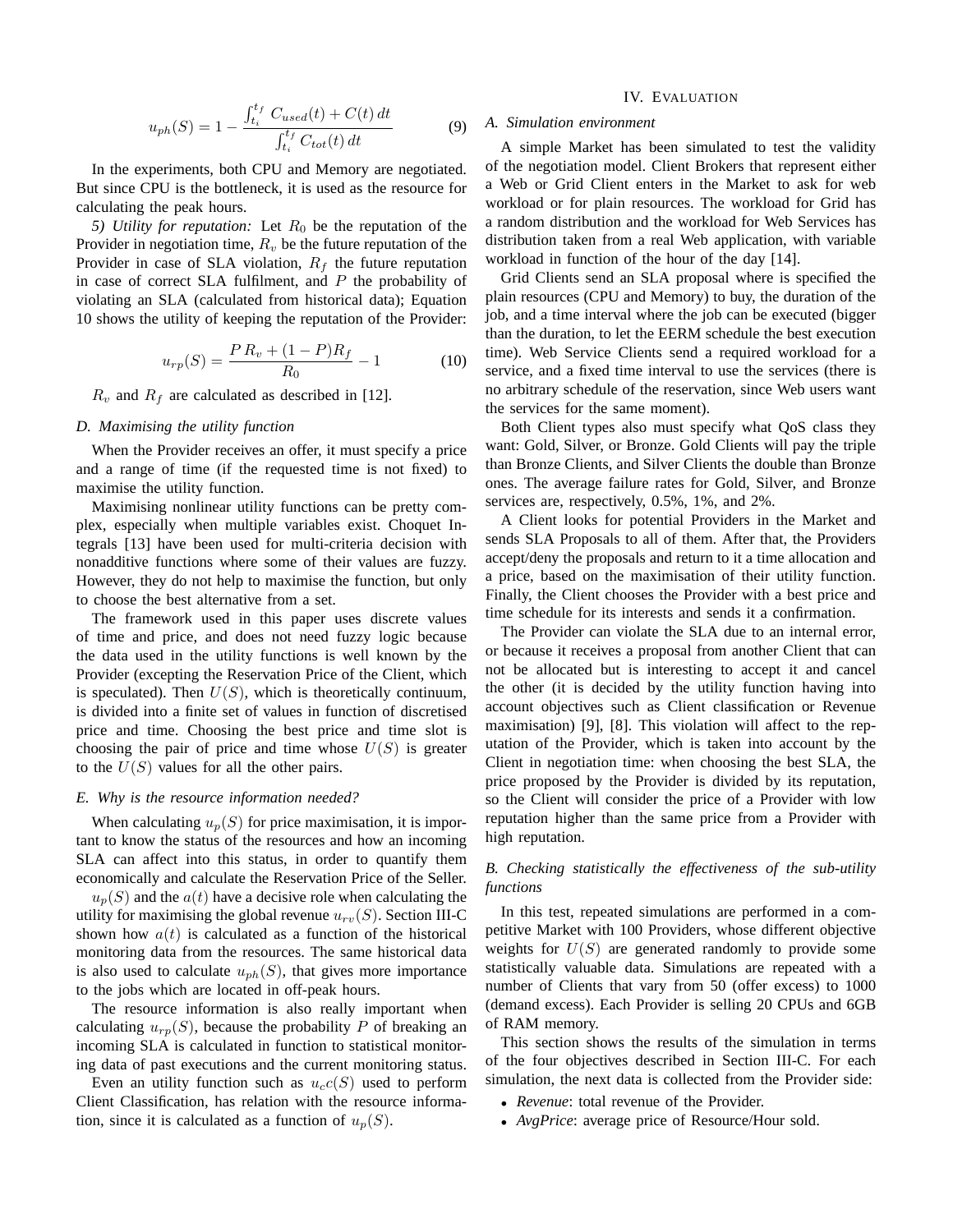

Figure 3. Correlation between  $o_{rv}$  and some output parameters

- *AvgAffinity*: average affinity of Clients that use the system (value  $CP$  of section III-C3).
- *AvgReputation*: average reputation of the Provider during the whole execution.
- *AvgOfferPrice*: the price of Resource/Hour that the Provider offers to the Client. The difference with *Avg-Price* is that it includes only the prices of the agreed negotiations, and *AvgOfferPrice* includes the offer prices for both the agreed and non-agreed negotiations.

To show the effectiveness of the utility functions proposed in this paper, the Pearson Correlation Coefficient (PCC) [15] between the collected data and the objectives  $o_{rv}$ ,  $o_{cc}$ ,  $o_{ph}$  and  $o_{rp}$  is calculated.

*1) Revenue maximisation:* Figure 3 shows how  $o_{rv}$  has a slightly influence in the total revenue of the Provider (around 0.2). Obviously the correlation coefficient cannot be 1 because there are many other factors that have influence in the revenue. However, there is a big negative linear relationship between  $o_{rv}$  and the price that the Provider proposes for the sale of the resource in negotiation time (AvgOfferPrice): Providers that want to sell more must decrease their prices. However it can be observed that  $o_{rv}$  has a positive influence on the prices of the sold resources (AvgPrice). It is because the maximisation of  $U(S)$  will lead to ask the optimum prices in function of the Market status (speculated by  $a(t)$ ).

In a extreme demand excess scenario (900-1000 Clients), where the Provider can be more aggressive in its negotiations, it can be observed a positive correlation between  $o_{rv}$ , AvgOfferPrice and AvgPrice. However the correlation with the total revenue is more or less the same. That does not mean that the utility function is less efficient, it means that all the Providers increase their revenues because the Market status, and the influence of  $o_{rv}$  in the total revenue is less in percentage.

*2) Client classification:* Figure 4 shows the effectiveness of the inclusion of  $o_{cc}u_{cc}(S)$  in the general utility function: the higher is  $o_{cc}$ , the higher is the affinity (around 0.6 in all the Market scenarios).

As described in Section III-C3,  $u_{cc}$  is strongly related with  $u_p$ . Figure 4 reflects this relation as a negative correlation between the  $o_{cc}$ , the global revenue, and the average price. Since the Provider will try to sell to affine customers, it will



Figure 4. Correlation between  $o_{cc}$  and some output parameters



Figure 5. Allocation in time of workloads divided by Web Services or Grid

offer them its resources at lower prices, and there are more possibilities that Clients choose affine Providers.

*3) Priorisation of off-peak hours:* Web Services must be executed in fixed intervals, and Grid jobs have a random distribution, but since they are not real-time applications, they can be scheduled to be executed in the future. Figure 5 shows how the inclusion of  $o_{ph}u_{ph}(S)$  in  $U(S)$  allows the Providers offering better prices to the Clients in off-peak hours and, in consequence, the Grid jobs are automatically executed when the Web Services workload is low.

*4) Reputation:* Figure 6 shows that, unlike we expected before running the simulations,  $o_{rp}$  does not have any influence on the average reputation of the Provider. However, the results are interesting because  $u_{rp}$  acts as a risk manager. The figure show how the average price of the sold resources is increased or decreased in function to the reputation. This means that the Provider will charge a small amount of money to compensate possible losses as consequence of the loss of reputation.

Previous work [12] shows clearly the importance of keeping a high reputation. In the experiments, the revenue increases almost linearly with the reputation. At equal prices, a Client will choose the Provider with higher reputation. The alternative to Providers with low reputation is to decrease their prices.

#### *C. Comparison with fixed-pricing Providers*

In this experiment, 10 different Providers have been compared: four Providers that implement negotiation as proposed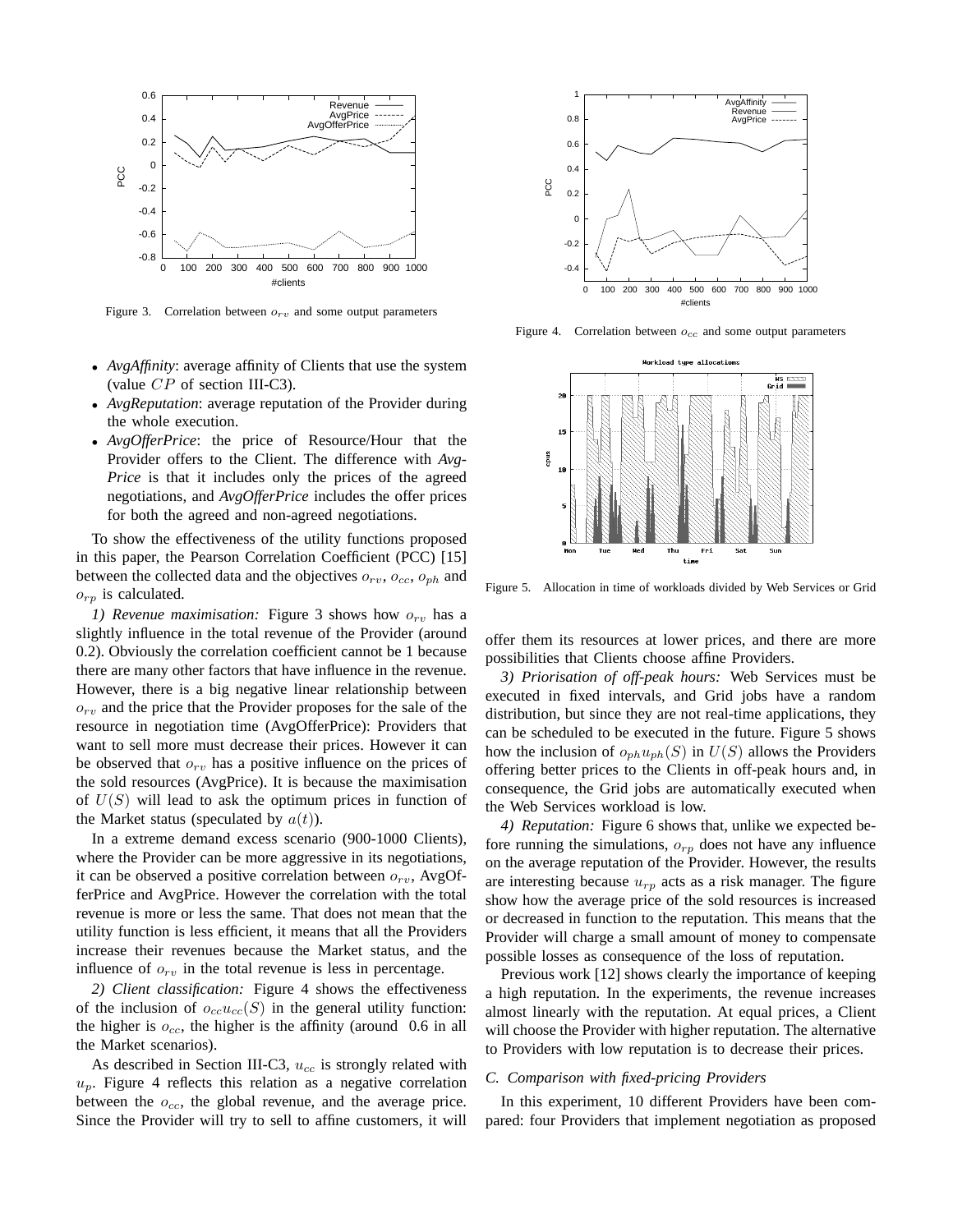

Figure 6. Correlation between  $o_{rp}$  and some output parameters

in this paper and six Providers that implement fixed pricing. Each one of the Providers that use nonadditive utility functions for negotiation has a main objective whose  $o$  weight value is 0.55 and the other secondary objectives have a weight of 0.15. So there is a Provider that prioritises revenue maximisation, other that prioritises Client classification, one that prioritises off-peak hours, and other that prioritises reputation maximisation. On the side of Providers with fixed pricing, since it is difficult to know beforehand what is the best fixed price, six Providers with different prices have been added into the testbed. Each Provider proposes always a fixed percentage between the  $RP<sub>S</sub>$  and the  $RP<sub>b</sub>$ , by having respectively fixed values of  $\alpha = \{0.04, 0.06, 0.08, 0.10, 0.12, 0.14\}$  in the next pricing formula:

$$
Price = RP_s + \alpha (RP_b - RP_s)
$$

Since in a competing Market fixed-pricing Providers do not have influence in the peak minimisation nor the reputation maximisation decisions of their competitors, only Providers that maximise revenue and perform the Client classification have been compared with the fixed-pricing ones. Furthermore, the influence of not implementing peaks minimisation in them is shown. However, the influence of policies for reputation maximisation cannot be shown because the data set in this experiment is too small to establish correlations and the influence of  $o_{rp}u_{rp}(S)$  cannot be compared in terms of achieved reputation with the other Providers.

*1) Revenue maximisation:* Figure 7 shows that adaptive pricing by maximisation of nonadditive utility functions is the best choice in almost all the scenarios. In the high excess of offer scenarios (20 Clients), fixed-pricing Providers that sell their resources at low price (Fix 4% and Fix 6%) have more revenue than adaptive pricing Providers (RV). This is because the biggest part of the demand is shared across Providers with low prices, and since these Providers sell their resources at higher prices than RV, they earn more money.

Also in the highest demand scenarios (8 to 10 Clients per each Provider), the fixed-pricing Providers with highest prices earn more money than the adaptive pricing one. In this case, Clients do not have enough alternatives for choosing and they



Figure 7. Comparison of revenue between a Provider that tries to maximise the revenue (RV) with fixed-pricing Providers



Figure 8. Comparison of Client affinity between a Provider that performs Client classification (CC) with fixed-pricing Providers

must accept almost any offer. Providers with highest prices can take advantage of this situation.

*2) Client classification:* Figure 8 shows in a graphical way how efficient is Client classification compared to Providers that do not perform it (the fixed-pricing ones).

It can be seen how average affinity of Clients decreases when the Clients number increases. It is because the Provider with Client classification can accept almost all the affine users when its resources are idle, but when it is overloaded, most of the Clients cannot use its resources and must look for less affine ones. A way of keeping high affinity in all the scenarios could be by implementing job cancellation for low-affinity users. But this solution will entail other important problems, such as economic losses due to the pay of penalties and the loss of reputation.

*3) Peak-hours minimisation:* Figure 9 shows clearly the influence of not having policies for the minimisation of offpeak hours. Since the Providers that use nonadditive utility functions maximisation can allocate the workloads in off-peak hours at better prices, (as shown in figure 5), Providers that do not implement peak minimisation policies do not execute Grid